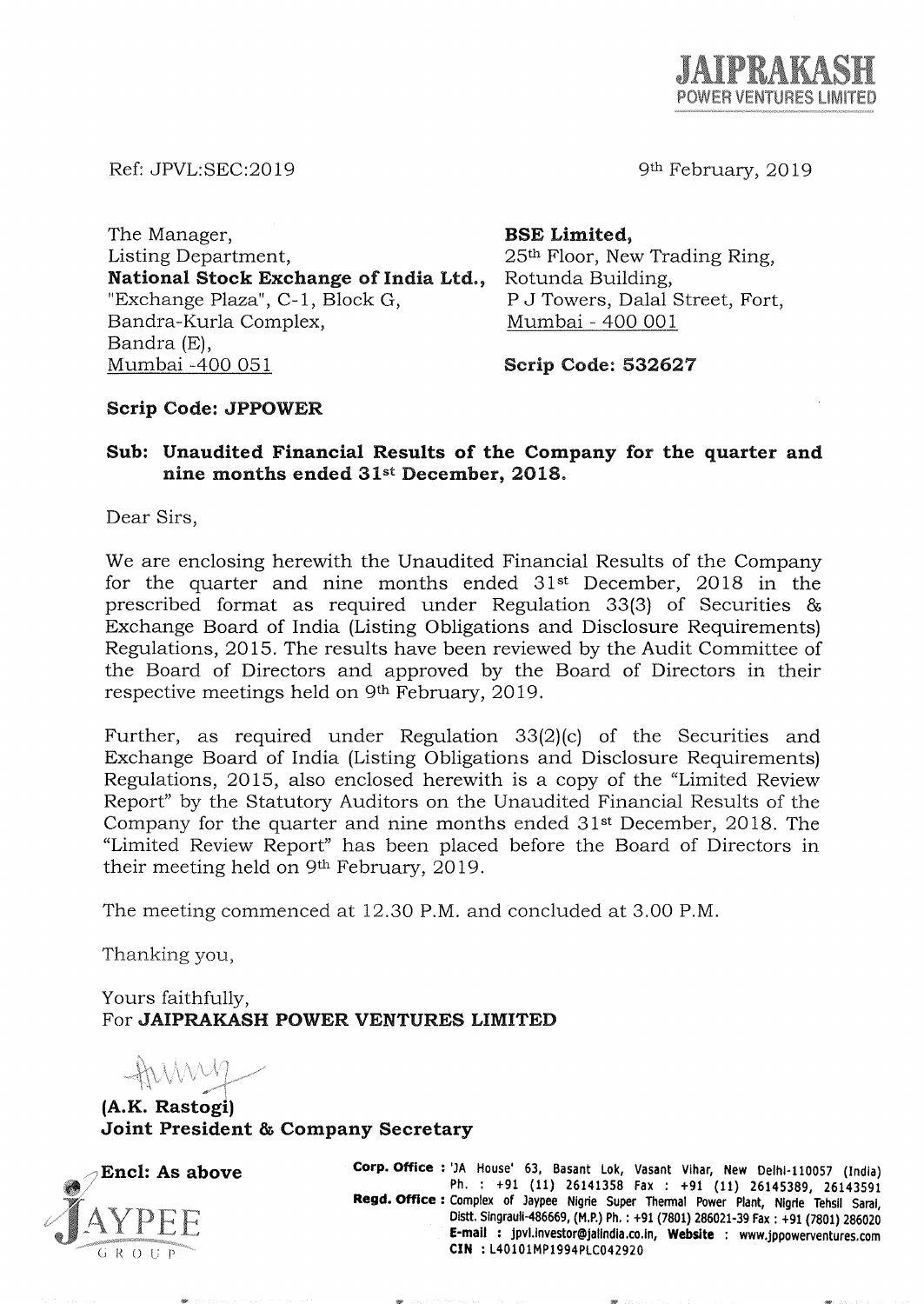# JAIPRAKASH

POWER VENTURES LIMITED.<br>Regd. Office : Complex of Jaypee Nigrie Super Thermal Power Plant, Nigrie, Tehsil Sarai, District Singrauli - 486 669, (Madhya Pradesh)

Corporate Office: 'JA House' 63, Basant Lok, Vasant Vihar, New Delhi -110057 (India) Website: www.jppowerventures.com Email: jpvl.investor@jalindia.co.in CIN: L40101MP1994PLC042920

#### STATEMENT OF STANDALONE UNAUDITED RESULTS FOR THE QUARTER / NINE MONTHS ENDED 31ST DECEMBER, 2018

|              |                                                                                      |                      |                          |                  |                          | .<br>Rs. in Lakhs except Shares and EPS |                        |
|--------------|--------------------------------------------------------------------------------------|----------------------|--------------------------|------------------|--------------------------|-----------------------------------------|------------------------|
| Particulars  |                                                                                      | <b>Quarter Ended</b> |                          |                  | <b>Nine Months Ended</b> |                                         | Previous Year<br>Ended |
|              |                                                                                      | 31.12.2018           | 30.09.2018               | 31.12.2017       | 31.12.2018               | 31.12.2017                              | 31.03.2018             |
|              |                                                                                      | <b>Unaudited</b>     | <b>Unaudited</b>         | <b>Unaudited</b> | Unaudited                | Unaudited                               | Audited                |
|              |                                                                                      |                      |                          |                  |                          |                                         |                        |
| $\mathbf{I}$ | Revenue from operations                                                              | 92,438               | 95,399                   | 85,550           | 296,144                  | 268.010                                 | 338,131                |
| $\mathbf{H}$ | Other income                                                                         | 7.429                | 4,489                    | 11,467           | 12,624                   | 33,331                                  | 34,875                 |
| $\mathbf{H}$ | Total Revenue (I+II)                                                                 | 99,867               | 99,888                   | 97,017           | 308,768                  | 301,341                                 | 373,006                |
| IV           | Expenses                                                                             |                      |                          |                  |                          |                                         |                        |
|              | Cost of material and operation expenses                                              | 58,319               | 55,110                   | 56,198           | 173,036                  | 165,785                                 | 208,509                |
|              | Purchases of stock-in-trade                                                          | ä,                   | $\omega$                 | L.               |                          |                                         |                        |
|              | Changes in inventories of finished goods, work-in-progress<br>and stock-in-trade     | 78                   | (20)                     | 11               | 184                      | (568)                                   | (183)                  |
|              | Employee benefits expense                                                            | 2,579                | 2,578                    | 2,436            | 7.545                    | 6,847                                   | 9.335                  |
|              | Finance costs                                                                        | 32,865               | 36,975                   | 38,717           | 106,991                  | 116,694                                 | 149,178                |
|              | Depreciation and amortisation                                                        | 11,972               | 12,047                   | 12,914           | 35,884                   | 36,763                                  | 48,686                 |
|              | Other expenses                                                                       | 2,134                | 2,072                    | 8,982            | 6,704                    | 12,618                                  | 19,351                 |
|              | Total expenses (IV)                                                                  | 107,947              | 108,762                  | 119,258          | 330,344                  | 338,139                                 | 434,876                |
| v            | Profit / (loss) before exceptional items and tax (III-IV)                            | (8,080)              | (8, 874)                 | (22, 241)        | (21, 576)                | (36, 798)                               | (61, 870)              |
| VI           | Exceptional items [refer note no. 7(a)]                                              |                      |                          |                  | 5,268                    |                                         |                        |
| VII          | Profit / (loss) before tax (V+VI)                                                    | (8,080)              | (8, 874)                 | (22, 241)        | (16, 308)                | (36, 798)                               | (61, 870)              |
| VIII         | Tax expense                                                                          |                      |                          |                  |                          |                                         |                        |
|              | (1) Current tax                                                                      |                      | $\overline{\phantom{a}}$ | $\overline{a}$   |                          |                                         |                        |
|              | (2) Income tax of earlier years                                                      | 27                   | $\blacksquare$           | $\blacksquare$   | 27                       | 99                                      | 99                     |
|              | (3) Reversal of MAT credit entitlement of earlier years                              | 4,072                |                          |                  | 4,072                    | 8.522                                   | 8.522                  |
|              | (4) Deferred tax                                                                     | (2, 590)             | (4,688)                  | (2,800)          | (7,046)                  | (8, 421)                                | (17, 760)              |
| IX           | Profit / (Loss) for the period (VII-VIII)                                            | (9,589)              | (4, 186)                 | (19, 441)        | (13, 361)                | (36, 998)                               | (52, 731)              |
| x            | <b>Other Comprehensive Income</b>                                                    |                      |                          |                  |                          |                                         |                        |
|              | A (i) Items that will not be reclassified to profit or loss                          | (2)                  | (2)                      | 38               | (6)                      | 38                                      | (7)                    |
|              | (ii) Income tax relating to items that will not be<br>reclassified to profit or loss |                      | 1                        | (13)             | $\overline{2}$           | (13)                                    | 3                      |
|              | B (i) Items that will be reclassified to profit or loss                              | $\ddot{\phantom{0}}$ | $\ddot{\phantom{1}}$     | $\blacksquare$   | $\blacksquare$           | $\sim$                                  | $\omega$               |
|              | (ii) Income tax relating to items that will be reclassified to<br>profit or loss     |                      |                          |                  |                          |                                         |                        |
|              | Other comprehensive income for the period (X)                                        | (2)                  | (1)                      | 25               | (4)                      | 25                                      | (4)                    |
|              | Total comprehensive income for the period (IX+X)                                     |                      |                          |                  |                          |                                         |                        |
| XI           | (Comprising Profit (Loss) and Other comprehensive<br>income for the period)          | (9,591)              | (4, 187)                 | (19, 416)        | (13, 365)                | (36, 973)                               | (52, 735)              |
|              |                                                                                      |                      |                          |                  |                          |                                         |                        |
| XII          | Other equity                                                                         |                      |                          |                  |                          |                                         | 336,946                |
|              |                                                                                      |                      |                          |                  |                          |                                         |                        |
|              |                                                                                      |                      |                          |                  |                          |                                         |                        |
| XIII         | Equity Share Capital (Face value of Rs. 10/- per share)                              | 599,600              | 599,600                  | 599,600          | 599,600                  | 599,600                                 | 599,600                |
| XIV          | Earnings Per Share (Rs.)                                                             |                      |                          |                  |                          |                                         |                        |
|              | a) Basic EPS                                                                         | (0.16)               | (0.07)                   | (0.32)           | (0.22)                   | (0.62)                                  | (0.88)                 |
|              | b) Diluted EPS #                                                                     | (0.16)               | (0.07)                   | (0.32)           | (0.22)                   | (0.62)                                  | (0.88)                 |

# Being anti dilutive

 $\frac{1}{2}$ 

鎏.

Ya

 $\gg$ 

潑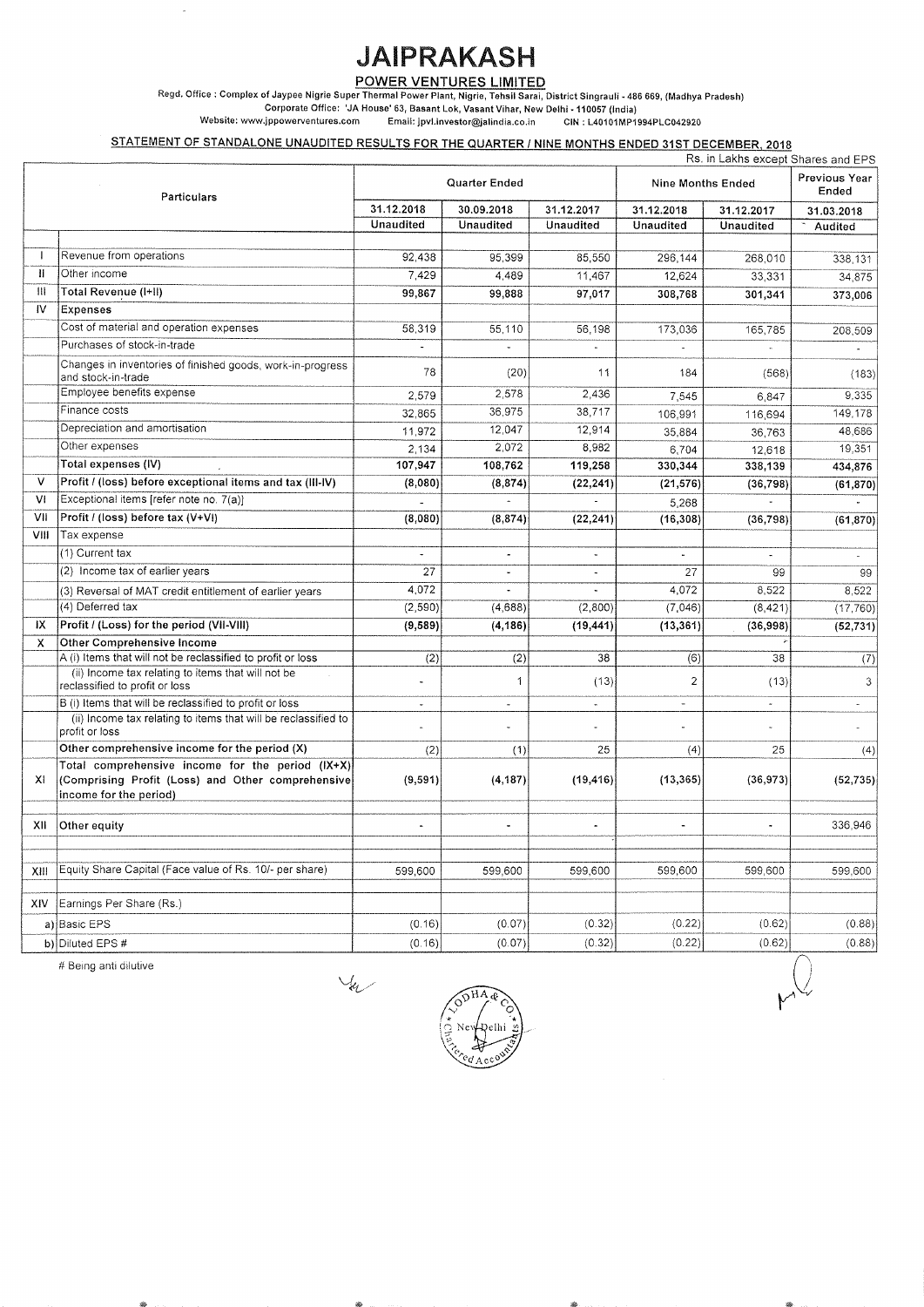Notes:

1 The financial results for the period/ quarter ended 31st December, 2018 are in respect of 400 MW Jaypee Vishnuprayag Hydro Electric Plant (VHEP), 500 MW Jaypee Bina Thermal Power Plant (JBTPP), 1320 MW Jaypee Nigrie Super Thermal Power Plant (JNSTPP), Jaypee Nigrie Cement Grinding Unit and Amelia (North) Coal Mine.

The Company has aggregate power generation capacity of 2220 MW comprising of Hydro (400 MW) and Thermal'(1820 MW).

- 2 In respect of Hydro Power Plant, the water availability in the first half of the financial year is higher as compared to the second half. As such, the power generation in the first two quarters (based on past experience/ data) lies between 70-75% of the annual power generation, while balance 25- 30% is generated in third and fourth quarter.
- 3 (a) The operations of Thermal Power Projects have been impacted on account of (i) operations at JBTPP have been affected due to scheduling of power only for few hours in a day by SLDC requiring the Company to sell balance power on exchange at market driven tariff and insufficent availability of coal,(ii) non availability of long term PPAs and insufficient availability of coal for JNSTPP.

(b) Company has accounted for revenue for the period/quarter ended 31st December, 2018 on the basis of Multi Year Tariff (MYT) for the period 2016-19 for JBTPP which is subject to true up/final assessment.

(c) In respect of Vishnuprayag HEP Company has accounted for reveune for the period/quarter ended 31st December,2018 based on provisional tariff subject to true up/final tariff order.

4 (a) Lenders had invoked SDR during financial year 2016-17 as per RBI guidelines for stressed assets. Consequent to that the Company had allotted 30,580 lakhs equity shares at Rs.3,05,800 lakhs on 18.02.2017 to Banks and Financial Institutions upon conversion of part of their outstanding loans/ interest. The lenders shareholding stood at 51% as on 18.02.2017, which stands reduced to 49.25% as on 31.12.2018 of paid up capital of the Company. The lenders who are holding equity share capital of the Company, had to offload the shareholding as per RBI guidelines. The lenders had invited bids for divestment of part of their equity in the Company. Since the response was not satisfactory, lenders closed the process.

(b) At present, resolution/ revival plan is under consideration of lender(s) as per revised RBI guidelines dated 12.02.2018 for the stressed assets. As per revised RBI guidelines the resolution plan was to be implemented by lenders within 180 days from 01.03.2018 i.e. by 27.08.2018, failing which lenders had to file insolvency application within 15 days from 27.08.2018. Majority of lender(s) have approved the resolution plan and signed the agreement, whereas it is under process with some of the lender(s). In the mean time Independent Power Producers Association and Association of Power Producers (APP) had filed an application with Hon'ble Supreme Court for stay of implementation of RBI Circular dated 12.02.2018. The Hon'ble Supreme Court vide its judgment dated 11.09.2018 ordered to maintain status quo with regard to insolvency proceedings and the regular hearing are in process. The Board of Directors and Shareholders have already approved for conversion of loans of Rs. 4,00,000 lakhs (approx) to Compulsory Convertible Preference Shares (CCPSs) in line with the proposed resolution plan. Accordingly financial statements are prepared on going concern basis. In the mean time, ICICI Bank Ltd. has filed an application with National Company Law Tribunal (NCLT), Ahmedabad, for initiating Corporate Insolvency Resolution Process as per provisions of RBI circular dated 12.02.2018. The next date of hearing is 25.02.2019. Further one of the lenders referred the recovery proceedings in Debt Recovery Tribunal-III, Delhi. Also some of the lenders have advised company to pay back their entire dues alternatively they will be constrained to take legal action including under the provisions of SARFAESI Act, the Company has suitably responded to the same. \\ (\ \ ..JLI

Yer.

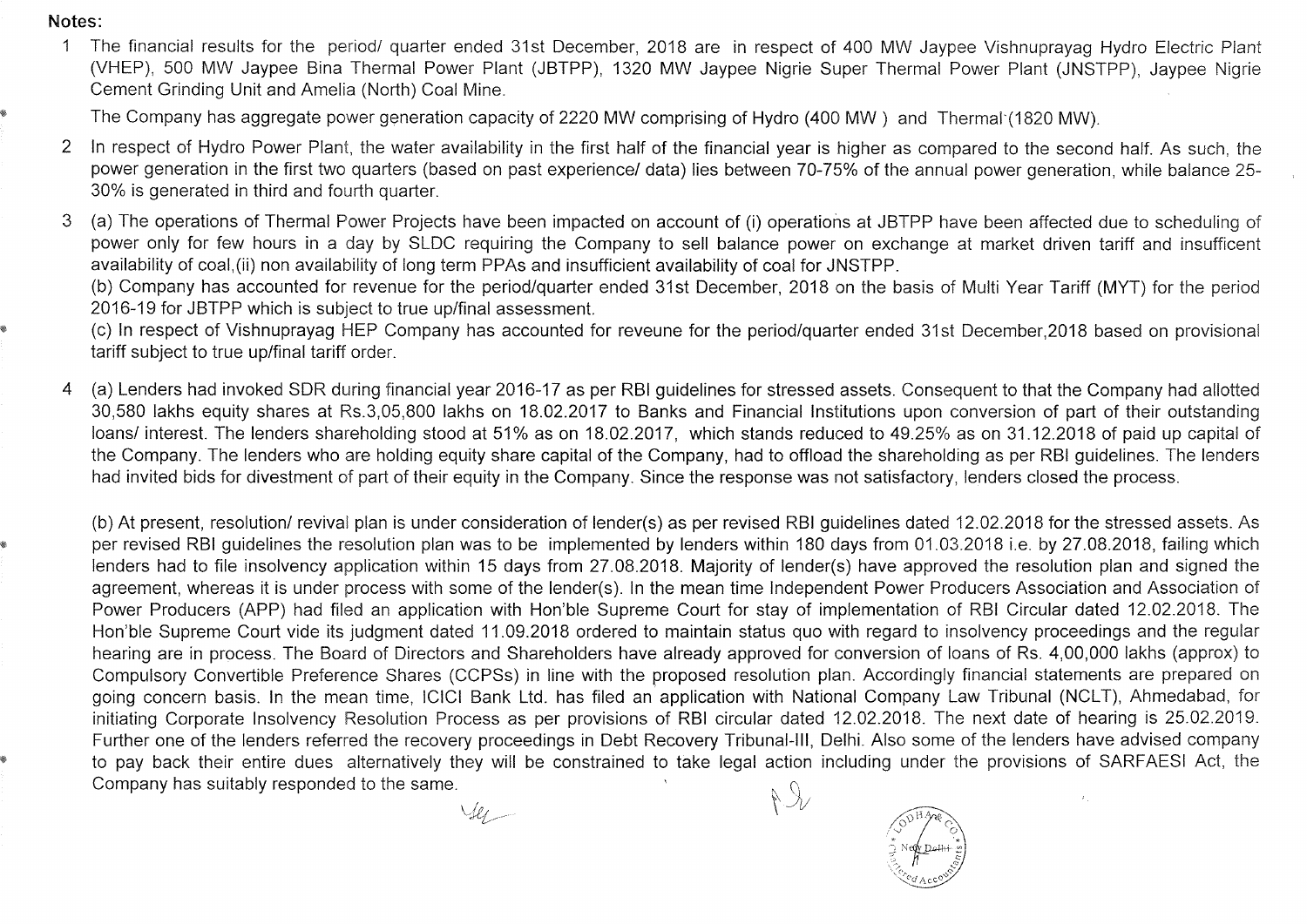5 (a) The Company has made investment of Rs.2,89,038 lakhs (Including investment and loan component of compound financial instrument-Optionally Convertible Preference Shares) (26,192 lakhs equity shares of Rs. 10/- each fully paid and 2,700 Lakhs Optionally Convertible Preference Shares of Rs.10/- each fully paid) in Prayagraj Power Generation Co. Ltd. (PPGCL) (erstwhile Subsidiary of Company). The entire shares were pledged with Security Trustees, SBI Cap Trustee Company Ltd., as collateral security for the financial assistance granted by lenders to PPGCL. Security Trustee for lender(s) of PPGCL has invoked the entire pledged shares of PPGCL on 18th December, 2017 held by the Company due to default in payment of interest to banks/ financial institutions because of unsatisfactory operations mainly due to paucity of working capital limits etc. Consequent upon invocation of entire pledged shares, PPGCL ceased to be subsidiary of the Company w.e.f 18th December, 2017. Pending disposal/ transfer of shares by the lenders, no provision has been considered necessary in the financial statements by the management, as impact, if any is currently unascertainable.

The Lead Bank (SBI) of PPGCL had invited the bids for sale of 89.47% shares of PPGCL held by lenders pursuant to invocation of pledged shares of the Company by them on 18th December, 2017. SBI has issued letter of intent to Resurgent Power Ventures Pte. Ltd. (RPVL) being the highest bidder (the interested party), for acquisition of stake in PPGCL. A share purchase agreement dated 13.11.2018 has been executed between Lenders, purchaser (Renascent Power Ventures Private Limited), investor (RPVL), PPGCL and Security Trustees for transfer of stake in PPGCL. Security Trustees vide letter dated 19.12.2018 has informed that the lenders had decided to change the ownership of PPGCL by way of transfer of the pledged shares under a resolution plan in accordence with RBI regulations/ guidelines. However, the transfer of shares to purchaser and payment of purchase consideration is pending due to certain approvals. SBI had also filed insolvency application for PPGCL before NCLT Allahabad as per provisions of RBI circular dated 12.02.2018. The NCLT has kept the proceedings in abeyance in view of the status quo granted by Hon'ble Supreme Court on the insolvency proceedings. The proceedings at Hon'ble Supreme Court are in process.

(b) The Company has given the corporate guarantees for loans granted by the lenders to Jaiprakash Associates Limited (JAL) (the party to whom the company is an associate) and to PPGCL (erstwhile subsidiary of Company) amounting to Rs.70,333 lakhs and Rs. 1,10,000 lakhs respectively for which fair valuation has not been done as per the applicable Ind-AS as of 31st December, 2018 and also as on 31st March, 2018. However, in the opinion of the Management there will be no material impact on the fair valuation of the above mentioned guarantees on the financial result/ statement of affairs.

- 6 No provision for diminution in value against certain long term investments amounting to Rs. 2,77,496 lakhs (book value in subsidiaries and other including investment in trust which in turn holding investment in the Company of Rs.1 ,98,594 lakhs other than 5 (a) above) has been made by the management as in the opinion of the management such diminution is temporary in nature considering the intrinsic value of the assets, future prospects and claims and has concluded that no provision against diminution is necessary at this stage.
- 7 (a) Interest has not been provided on outstanding Foreign Currency Convertible Bonds (FCCBs) aggregating to Rs.13,670 lakhs (including Rs.1, 180 lakhs and Rs.3, 784 lakhs for quarter and period ended 31st December, 2018). The reversal of the interest of Rs.5, 268 Lakhs charged for the period up to 31st March, 2017 has been treated as Exceptional item during quarter ended 30th June, 2018. The above is in view of the ongoing discussions with the Bondholders for settlement/conversion of the outstanding FCCBs into equity and waiver of interest. On conclusion of the negotiations, interest, if any, payable would be treated as expenses in the subsequent period.

 $44-$ 

'Ii

₩

 $\sim$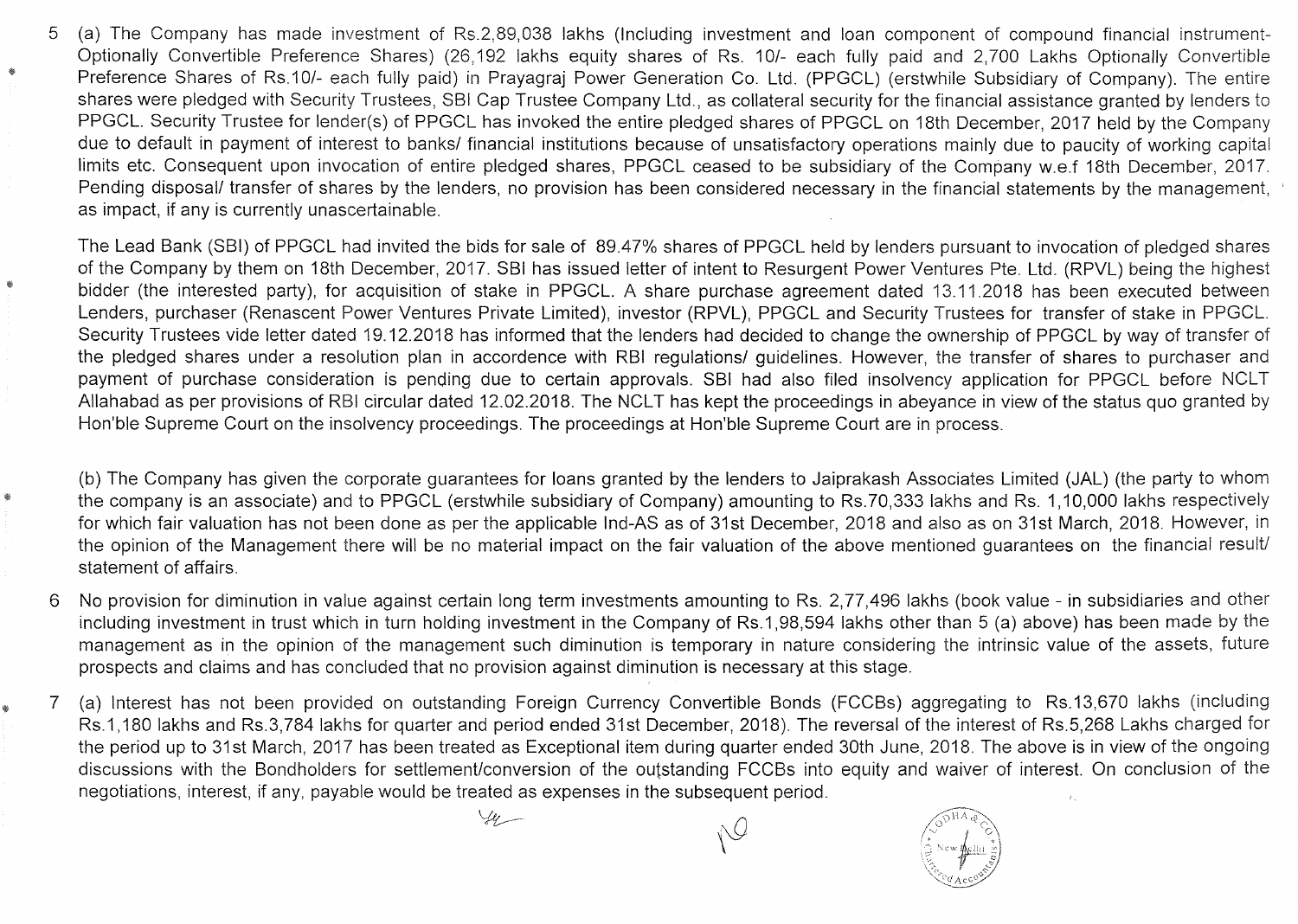(b)ln view of the on going discussions with one of the unsecured lender for settlement, interest amounting to RS.7,324 lakhs has not been provided on unsecured loan (including for quarter ended 31.12.2018 Rs. 2,274 lakhs) and the interest provided aggregating to RS.5,050 lakhs till 30.09.2018 has been reversed).

(c) Penal interest of Rs.9,218 lakhs (including Rs.4,344 lakhs and Rs.6,177 lakhs for quarter and period ended 31st December, 2018) has not been provided on certain loans in these financial results as majority of the lenders / banks did not confirm balances / charge penal interest in view of the facility granted to the Company by them has been classified as NPA.The above amount will be accounted as expense subject to payment, if any in the relevant subsequent period.

- 8 During the current quarter, Madhya Pradesh Electricity Regulatory Commission (MPERC) vide its order dated 29th November 2018 has determined the MYT for the period FY 2016-19 for JNSTPP. According to which the net excess amount paid to the Company has to be refunded back by the Company. During the current quarter half of this amount has been charged to these financial statement and balance amount will be charged to statement of Profit and Loss in the last quarter of current financial year.
- 9 The above financial results have been prepared in accordance with Indian Accounting Standards (Ind AS) notified under Section 133 of the Companies Act, 2013, read with the Companies (Indian Accounting Standards) Rules, 2015, as amended from time to time.
- 10 The above unaudited financial results for the period/ quarter ended 31st December, 2018 have been reviewed by Audit Committee and then approved by the Board of Directors at their respective meetings held on the 9th February, 2019.

 $\sqrt{\text{O}^{\text{DHA}}\text{O}}$  $\sum_{i=1}^{n}$  New pelhi  $\sum_{i=1}^{n}$  $\mathbb{Z}$   $\mathbb{C}$  ,  $\mathbb{Z}$  ,  $\mathbb{Z}$  $\chi$  ( $\chi$ ).  $\chi$ <sup>0</sup>)

For and on behalf of the Board MANOJ GAUR CHAIRMAN DIN 00008480

**PLACE** New Delhi **DATE** 9th February, 2019

II!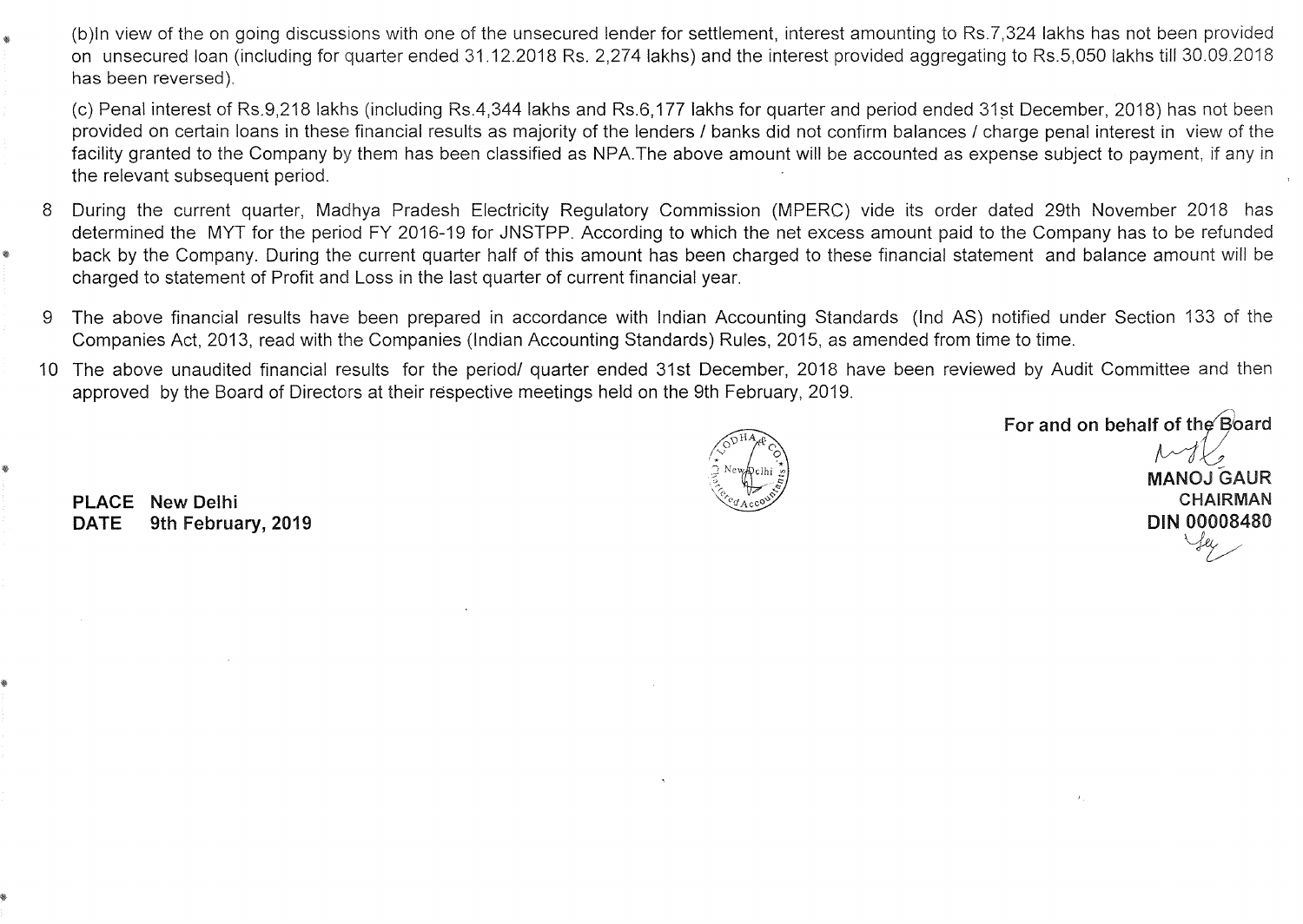## STANDALONE UNAUDITED SEGMENT-WISE REVENUE, RESULTS AND CAPITAL EMPLOYED FOR THE QUARTER I NINE MONTHS ENDED 31ST DECEMBER, 2018

(Rs in Lakhs)

| Particulars    |                                            | <b>Quarter Ended</b> |                       |                  | <b>Nine Months Ended</b> |           | (RS. III LAKIIS)<br><b>Year Ended</b> |
|----------------|--------------------------------------------|----------------------|-----------------------|------------------|--------------------------|-----------|---------------------------------------|
|                |                                            | 31.12.2018           | 30.09.2018 31.12.2017 |                  | 31.12.2018 31.12.2017    |           | 31.03.2018                            |
|                |                                            | <b>Unaudited</b>     | <b>Unaudited</b>      | <b>Unaudited</b> | Unaudited   Unaudited    |           | <b>Audited</b>                        |
| 1              | <b>Segment Revenue</b>                     |                      |                       |                  |                          |           |                                       |
|                | i) Power                                   | 92,574               | 95,075                | 84,128           | 295,127                  | 265,692   | 335,446                               |
|                | ii) Coal                                   | 6,750                | 7,262                 | 7,454            | 28,956                   | 27,546    | 30,474                                |
|                | iii) Other                                 | 448                  | 624                   | 1,490            | 2,450                    | 2,473     | 4,048                                 |
|                | Total                                      | 99,772               | 102,961               | 93,072           | 326,533                  | 295,711   | 369,968                               |
|                |                                            |                      |                       |                  |                          |           |                                       |
|                | Less : Inter segment eliminations          | 7,334                | 7,562                 | 7,522            | 30,389                   | 27,701    | 31,837                                |
|                |                                            |                      |                       |                  |                          |           |                                       |
|                | Add: Other income                          | 7,429                | 4,489                 | 11,467           | 12,624                   | 33,331    | 34,875                                |
|                |                                            |                      |                       |                  |                          |           |                                       |
|                | Total sales / income from operations       | 99,867               | 99,888                | 97,017           | 308,768                  | 301,341   | 373,006                               |
| 2 <sup>1</sup> | <b>Segment Results</b>                     |                      |                       |                  |                          |           |                                       |
|                | Profit / (loss) from operations before     |                      |                       |                  |                          |           |                                       |
|                | charges, depreciation<br>finance<br>and    |                      |                       |                  |                          |           |                                       |
|                | amortisation, exceptional items and tax    |                      |                       |                  |                          |           |                                       |
|                | i) Power                                   | 34.098               | 37,448                | 25,783           | 115,199                  | 90,142    | 108,003                               |
|                | ii) Coal                                   | 1,184                | 1,185                 | 1,232            | 3,538                    | 3,713     | 4,911                                 |
|                | iii) Other                                 | 1,475                | 1,515                 | 2,375            | 2,562                    | 22,804    | 23,080                                |
|                | Total                                      | 36,757               | 40,148                | 29,390           | 121,299                  | 116,659   | 135,994                               |
|                |                                            |                      |                       |                  |                          |           |                                       |
|                | Less :                                     |                      |                       |                  |                          |           |                                       |
|                | [a] Interest expenses                      | 32,865               | 36,975                | 38,717           | 106,991                  | 116,694   | 149,178                               |
|                | [b] Depreciation and amortisation          | 11,972               | 12,047                | 12,914           | 35,884                   | 36,763    | 48,686                                |
|                | Total                                      | 44,837               | 49,022                | 51,631           | 142,875                  | 153,457   | 197,864                               |
|                |                                            |                      |                       |                  |                          |           |                                       |
|                | Profit / (loss) from operations before     | (8,080)              | (8, 874)              | (22, 241)        | (21, 576)                | (36, 798) | (61, 870)                             |
|                | exceptional items and tax                  |                      |                       |                  |                          |           |                                       |
|                |                                            |                      |                       |                  |                          |           |                                       |
|                | Exceptional items                          | ù.                   | $\omega$              | $\blacksquare$   | 5,268                    | $\sim$    |                                       |
|                | Profit / (loss) from operations before tax | (8,080)              | (8, 874)              | (22, 241)        | (16, 308)                | (36, 798) | (61, 870)                             |
|                | Income tax (net)                           | 1,509                | (4,688)               | (2,800)          | (2, 947)                 | 200       | (9, 139)                              |
|                | Other comprehensive income                 | (2)                  | (1)                   | 25               | (4)                      | 25        | (4)                                   |
|                | Profit / (loss) from operations after tax  | (9, 591)             | (4, 187)              | (19, 416)        | (13, 365)                | (36, 973) | (52, 735)                             |
|                |                                            |                      |                       |                  |                          |           |                                       |
| $\mathbf{3}$   | <b>Capital Employed</b>                    |                      |                       |                  |                          |           |                                       |
| a              | <b>Segment Assets</b>                      |                      |                       |                  |                          |           |                                       |
|                | i) Power                                   | 1,599,992            | 1,600,306             | 1,597,450        | 1,599,992                | 1,597,450 | 1,575,812                             |
|                | ii) Coal                                   | 43,418               | 44,451                | 50,120           | 43,418                   | 50,120    | 46,795                                |
|                | iii) Other                                 | 764,524              | 766,900               | 747,370          | 764,524                  | 747,370   | 754,893                               |
|                | Total                                      | 2,407,934            | 2,411,657             | 2,394,940        | 2,407,934                | 2,394,940 | 2,377,500                             |
|                |                                            |                      |                       |                  |                          |           |                                       |
| b              | <b>Segment Liabilities</b>                 |                      |                       |                  |                          |           |                                       |
|                | i) Power                                   | 376,764              | 356,205               | 316,220          | 376,764                  | 316,220   | 329,199                               |
|                | ii) Coal                                   | 16,625               | 17,803                | 15,374           | 16,625                   | 15,374    | 7,661                                 |
|                | iii) Other                                 | 102,163              | 106,748               | 36,225           | 102,163                  | 36,225    | 106,736                               |
|                | <b>Total Liabilities</b>                   | 495,552              | 480,756               | 367,819          | 495,552                  | 367,819   | 443,596                               |
|                |                                            |                      |                       |                  |                          |           |                                       |
| c              | Capital Employed *                         | 1,912,382            | 1,930,901             | 2,027,121        | 1,912,382                | 2,027,121 | 1,933,904                             |

• Note- Capital employed = Equity + long term borrOWings including current maturities of long term borrowings

**By the control** 

 $P$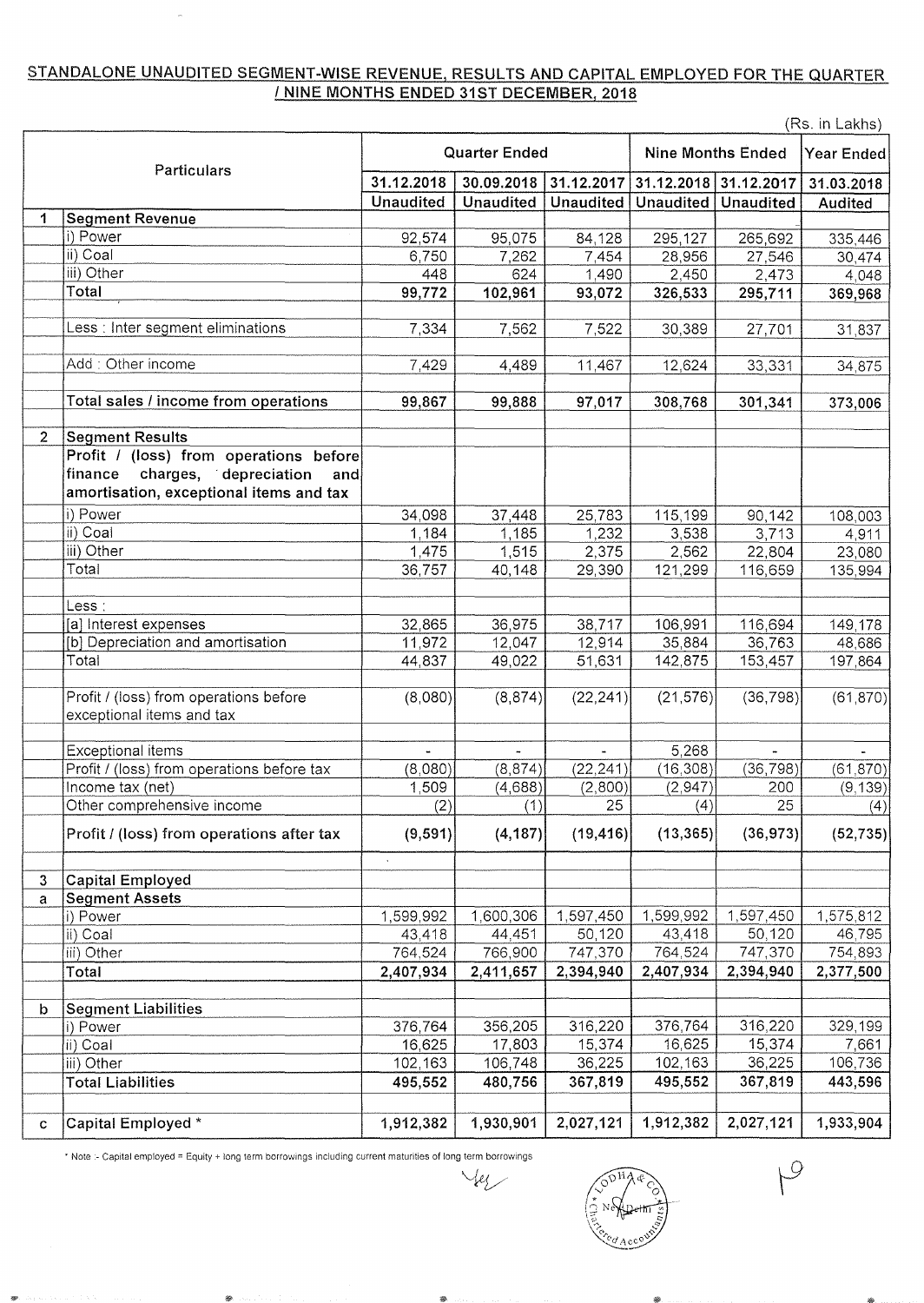

## **Limited Review Report**

### **To The Board** of Directors **of Jaiprakash Power Ventures Limited**

1. We have reviewed the accompanying statement of unaudited standalone financial results of jAIPRAKASH POWER VENTURES LIMITED ('the Company') for the quarter and nine months ended 31st December 2018 ("the Statement") . being submitted by the Company pursuant to the requirements of Regulation 33 of the SEBI (Listing Obligations and Disclosure Requirements). 2015 read with SEBI Circular No. CIR/CFD/FAC/62/2016 dated 5th July, 2016.

This Statement. which is the responsibility of the Company's Management and has been approved by the Board of Directors of the Company in their meeting held on 9th February 2019. has been prepared in accordance with the recognition and measurement principles laid down in Indian Accounting Standard 34"Interim Financial Reporting" ("Ind AS 34"), prescribed under Section 133 of the Companies Act 2013 read with relevant rules issued thereunder and other accounting principles generally accepted in India. Our responsibility is to issue a report on the Statement based on our review.

2. We conducted our review in accordance with the Standard on Review Engagement (SRE 2410) "Review of Interim Financial Information Performed by the Independent Auditor of the Entity" . issued by the Institute of The Chartered Accountants of India. This standard requires that we plan and perform the review to obtain moderate assurance about whether the financial results are free from material misstatement(s). A review is limited primarily to enquiries of the Company personnel and analytical procedures applied to the financial data and thus provide less assurance than an audit. We have not performed an audit and accordingly. we do not express an audit opinion.

### 3. **Basis of Qualified conclusion Attention is drawn to:**

- (a) Note no 55 (b) of audited standalone financial statements for the year ended 31st March. 2018 regarding invocation of the pledged shares of Prayagraj Power Generation Company Limited (PPGCL). erstwhile subsidiary of the Company, pledged by the Company in favour of the lenders of PPGCL, amounting to Rs. 289.038 lacs (Including Investment and loan components of compound financial instrument - Optionally Convertible Preference Shares).Consequent upon invocation of entire pledged shares. PPGCL ceased to be subsidiary of the Company w.e.f 18th December, 2017. Pending disposal/ transfer of shares by the Lenders in favour of the interested party due to pending certain approvals. no provision at this stage has been considered necessary in these financial results by the management, as impact, if any is currently unascertainable (Footnote no. 5 (a) of accompanying financial results).
- (b) As stated in note no. 45 (e) of audited standalone financial statements for the year ended  $31^{st}$  March, 2018, the Company has given the corporate guarantees for loans granted by the lenders to )aiprakash Associates Limited (JAL) (the party to whom the company is an associate) and to PPGCL (erstwhile subsidiary of Company) of amounting to Rs. 70.333 lacs and Rs. 110.000 lacs respectively for which fair valuation has not been done as per the applicable IND-AS as of 31st December. 2018 and also no provision there against been made in these financial results. In the absence of fair valuation of the said corporate guarantees. we are not able to ascertain the impact of the same on the financials results. (Footnote no. 5 (b) of accompanying financial results)
- (c) As stated in note no. 55(a) and 47 of audited standalone financial statements for the year ended  $31st$  March, 2018. no provision for diminution in value against certain long term investments amounting to Rs. 277.496 lacs (Book Value) ("Including investment in trust which in turn holding investment in the Company") has



Kolkata Mumbai New Delhi Chennai Hyderabad Jaipur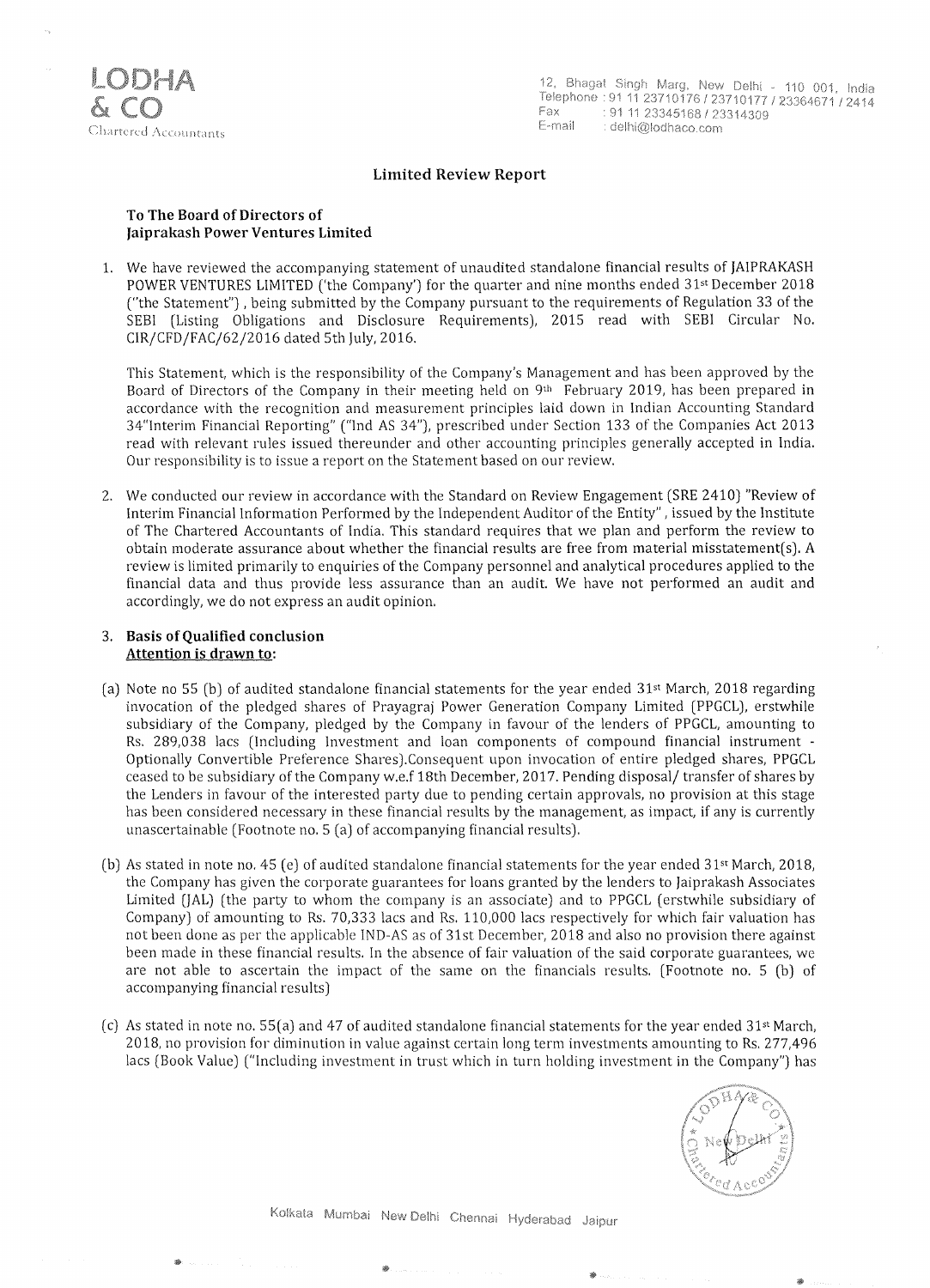been made by the management as in the opinion of the management such diminution is temporary in nature considering the intrinsic value of the assets, future prospects and claims (Footnote no. 6 of accompanying financial results).

 $(d)$ 

(i) Attention is drawn to note no. 8 of accompanying financial results regarding non provision against excess 50% amount refundable of Rs. 7,271 lacs (being differential amount accounted for in earlier years on provisional basis and amount calculated as per the Multi Year Tariff (MYT) for years 16-19) on determination of MYT by MPERC as stated in the said note .To that extent loss and EPS (negative) for the quarter/nine months are lower.

(ii) Company has not provided for outstanding interest on Foreign Currency Convertible Bonds (FCCBs) amounting to Rs. 13,670 lacs (including Rs. 1, 180 lacs and Rs. 3,784 lacs for quarter and period ended 31st December,18 respectively) and penal interest on certain loans of amounting to Rs. 9,218 lacs (including Rs.4,344 lacs and Rs. 6,177 lacs for quarter and period ended 31st December, 2018 respectively) (this is to be read with Note no. 59 (a) and no. 59 (b) of the audited standalone financial statements for the year ended 31st March, 2018).(Including interest of Rs. 5,268 lacs on FCCBs for the period upto 31st March, 2017 reversed in June 2018 and shown as exceptional item).[Footnote no. 7(a) and (c) of accompanying financial results ).

(iii) As stated in note the Company has not provided interest on unsecured loan of amounting to Rs. 7,324 lacs (including Rs. 2,274 lacs for the current quarter).Had the interest provision been made the loss for the quarter/nine months of the Company would have increased by the above stated amount. [Footnote no. 7 (b) accompanying financial results].

Our report was also qualified on the matters stated in para 3 above except matter stated in  $3$  (d) (i) and (iii), issued on the financial statements for the quarters ended 30<sup>th</sup> September, 2018, 30<sup>th</sup> June, 2018 and 31<sup>st</sup> March 2018, and in audit report on the standalone financial statements for the year ended 31st March 2018.

4. Based on our review conducted as above, except for the effects/ possible effects of our observation stated in Para 3 above, nothing has come to our attention that causes us to believe that the accompanying Statement prepared in all material respects in accordance with the applicable Indian Accounting Standards prescribed u/s 133 of the Companies Act, 2013 read with relevant rules issued there under and other recognised accounting practices and policies generally accepted in India has not disclosed the information required to be disclosed in terms of regulation 330f the SEBI (Listing Obligations and Disclosure Requirements) Regulations, 2015, read with SEBI Circular No. CIR/CFD/FAC/62/2016 dated July 5th, 2016, including the manner in which is to be disclosed, or that it contains any material misstatement.

## 5. Emphasis of matter:

We draw attention to the following matters:

(a) As Stated in Note no. 49 of the audited standalone financial statements for the year ended 31st March, 2018, no provision against Entry Tax in respect of Bina unit & Nigrie Power and Cement unit amounting to Rs. 11,533 lacs & Rs. 9,074 lacs respectively and interest thereon (impact unascertainable) as stated in said note has been made by the company. The concerned authority once issued the exemption certificate in respect of Bina unit for exempting of entry tax later on cancelled & in respect of Nigrie Power and Cement unit receipts of approval for extension of the time for eligibility for exemption from payment of Entry tax is pending, as stated in the said notes for which the company has made representations before the concerned authority and management is confident for favourable outcome. Against the entry tax demand till date Rs. 1,946 lacs and Rs. 3,580 lacs has been deposited (and shown as part of other non-current assets) in respect of Bina unit & Nigrie Power and Cement unit respectively which is in the opinion of the management is good and recoverable.